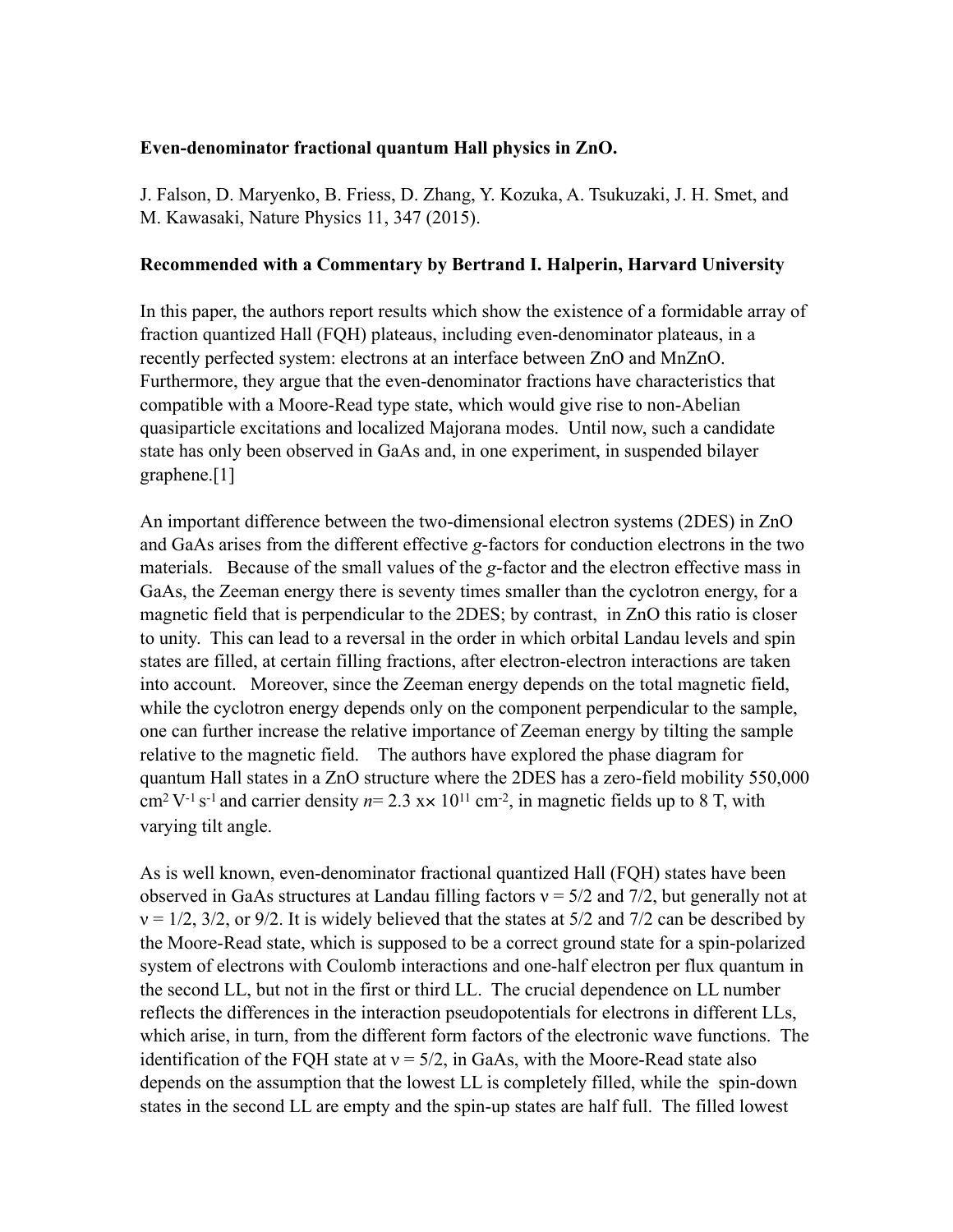LL is inert and is unimportant for the physics. Similarly, at  $v = \frac{7}{2}$ , it is believed that spin-down states in the second LL are full, while the spin-up states are full and play no role. For  $v = 1/2$  and  $3/2$ , all electrons are in the lowest LL, while at  $v = 9/2$ , the second LL is completely full.

In contrast to GaAs, the ZnO sample shows no FQH plateau at  $v = 5/2$ . At  $v = 3/2$ , an FQH plateau was not seen in a perpendicular magnetic field, but a well-established plateau was observed in a tilted field, for tilt angles  $\theta$  between about 38° and 42°. A clear plateau was observed at  $v = 7/2$ , in a perpendicular magnetic field, and strong indications of a plateau at  $v = 9/2$  were also observed.

The authors propose that these behaviors can be understood with the following picture. Let us label the orbital LLs by an index  $N_e = 0, 1, 2, \dots$ , and the spin states by  $\uparrow$  or  $\downarrow$ . In a perpendicular field ( $\theta = 0$ ), the authors propose that at  $v = 5/2$ , the levels (0, 1) and (1, ↑) are completely filled, while  $(0, \downarrow)$  is half filled. Since the active electrons have  $N_e=0$ , there should be no FQH state. At  $v = 3/2$ , the authors propose that level  $(0, \uparrow)$  is full while  $(1, \uparrow)$  is empty, so the half filled level is again  $(0, \downarrow)$ , and no FQH plateau should be observed. For  $v = 7/2$ , they propose that the levels  $(0, \uparrow)$ ,  $(0, \downarrow)$  and  $(1, \uparrow)$  are filled, while  $(1, \downarrow)$  is half full, while at  $v = 9/2$ , they propose that the levels  $(0, \uparrow)$ ,  $(0, \downarrow)$ ,  $(1, \downarrow)$  $\uparrow$ ) and (2,  $\uparrow$ ) are filled, and (1,  $\downarrow$ ) is half full. In both cases, one should have an FQH state. The behavior at  $v = 3/2$ , at larger tilt angles, is explained by assuming that for  $\theta$ greater than a critical value  $\theta_c$ , there is a change in the configuration, so that now  $(0, \uparrow)$ is full and  $(0, \downarrow)$  is empty, while  $(1, \uparrow)$  is now half full; therefore FQH should appear.

The authors have measured transport properties, at their base temperature (T<20mK) and at T=400 mK, for the full range of tilt angles and filling factors available in their magnetic field range, up to a perpendicular field of 8T. In addition to the evendenominator states, they have observed a large number of odd-denominator FQH states, and have followed their evolution as a function of tilt angle. From the results, they construct a phase diagram for the occupations of the various LL and spin states, which supports their picture of the even-denominator states, described above. Since the transitions between competing spin states are influenced in a complicated way by electron-electron interactions, however, as well as by the Zeeman and cyclotron energies, there are currently no theoretical calculations that can reliably predict the location of these transitions.

Important questions remain about the effects of disorder in this system. The authors find that at large tilt angles, there is a sharp and dramatic rise in the measured longitudinal resistance, by a factor of 10 or more, at a critical angle which depends on the perpendicular magnetic field. They interpret this as due to a change in the screening of impurities, when all the electrons become fully polarized. This resistance is so large, that no FOH states are observed in the high resistance regime. At  $v = 3/2$ , the high resistance